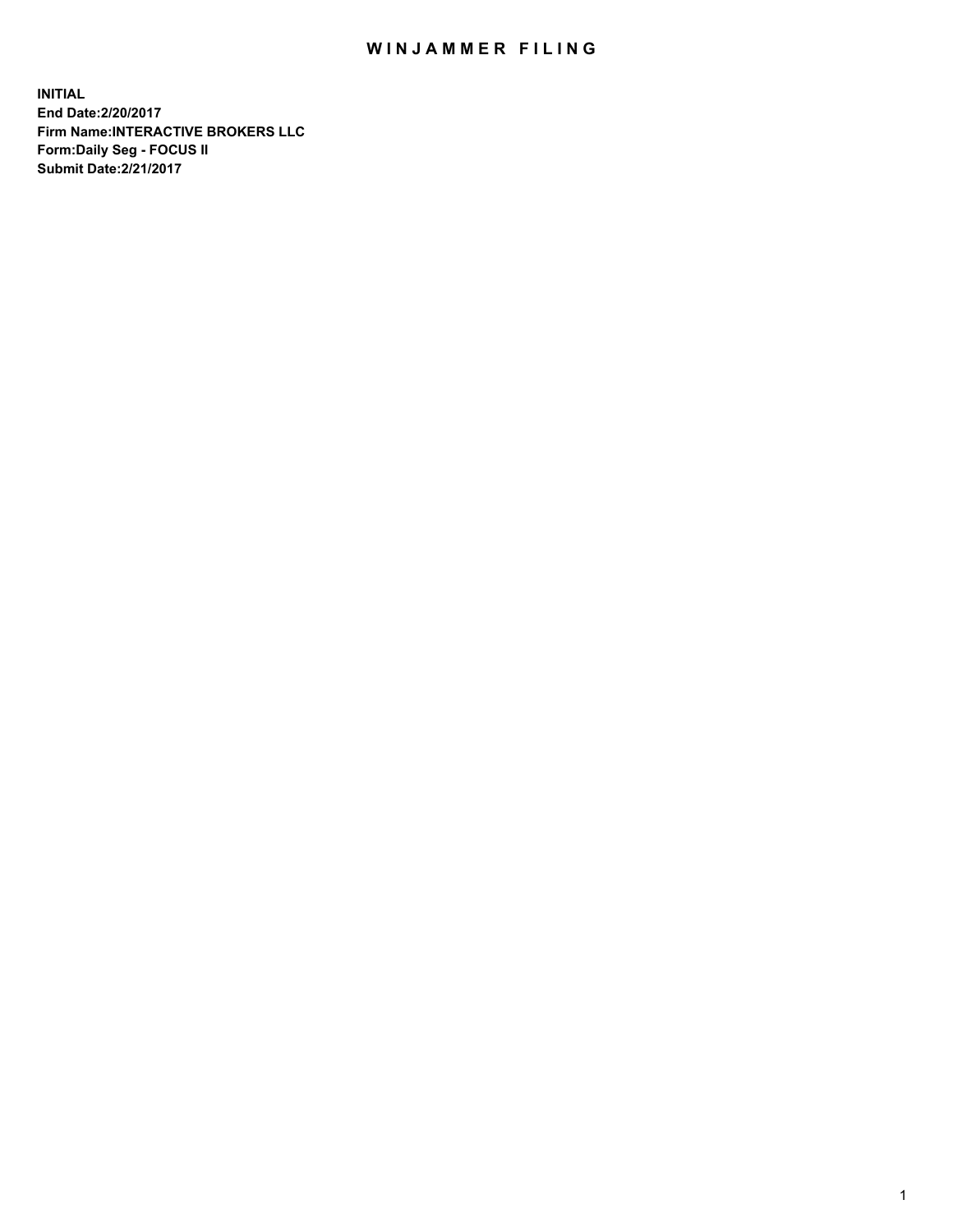## **INITIAL End Date:2/20/2017 Firm Name:INTERACTIVE BROKERS LLC Form:Daily Seg - FOCUS II Submit Date:2/21/2017 Daily Segregation - Cover Page**

| Name of Company<br><b>Contact Name</b><br><b>Contact Phone Number</b><br><b>Contact Email Address</b>                                                                                                                                                                                                                          | <b>INTERACTIVE BROKERS LLC</b><br><b>James Menicucci</b><br>203-618-8085<br>jmenicucci@interactivebrokers.c<br>om |
|--------------------------------------------------------------------------------------------------------------------------------------------------------------------------------------------------------------------------------------------------------------------------------------------------------------------------------|-------------------------------------------------------------------------------------------------------------------|
| FCM's Customer Segregated Funds Residual Interest Target (choose one):<br>a. Minimum dollar amount: ; or<br>b. Minimum percentage of customer segregated funds required:%; or<br>c. Dollar amount range between: and; or<br>d. Percentage range of customer segregated funds required between:% and%.                          | $\overline{\mathbf{0}}$<br>0<br>155,000,000 245,000,000<br>0 <sub>0</sub>                                         |
| FCM's Customer Secured Amount Funds Residual Interest Target (choose one):<br>a. Minimum dollar amount: ; or<br>b. Minimum percentage of customer secured funds required:%; or<br>c. Dollar amount range between: and; or<br>d. Percentage range of customer secured funds required between: % and %.                          | $\overline{\mathbf{0}}$<br>0<br>80,000,000 120,000,000<br>0 <sub>0</sub>                                          |
| FCM's Cleared Swaps Customer Collateral Residual Interest Target (choose one):<br>a. Minimum dollar amount: ; or<br>b. Minimum percentage of cleared swaps customer collateral required:% ; or<br>c. Dollar amount range between: and; or<br>d. Percentage range of cleared swaps customer collateral required between:% and%. | $\overline{\mathbf{0}}$<br>$\overline{\mathbf{0}}$<br>0 <sub>0</sub><br><u>00</u>                                 |

Attach supporting documents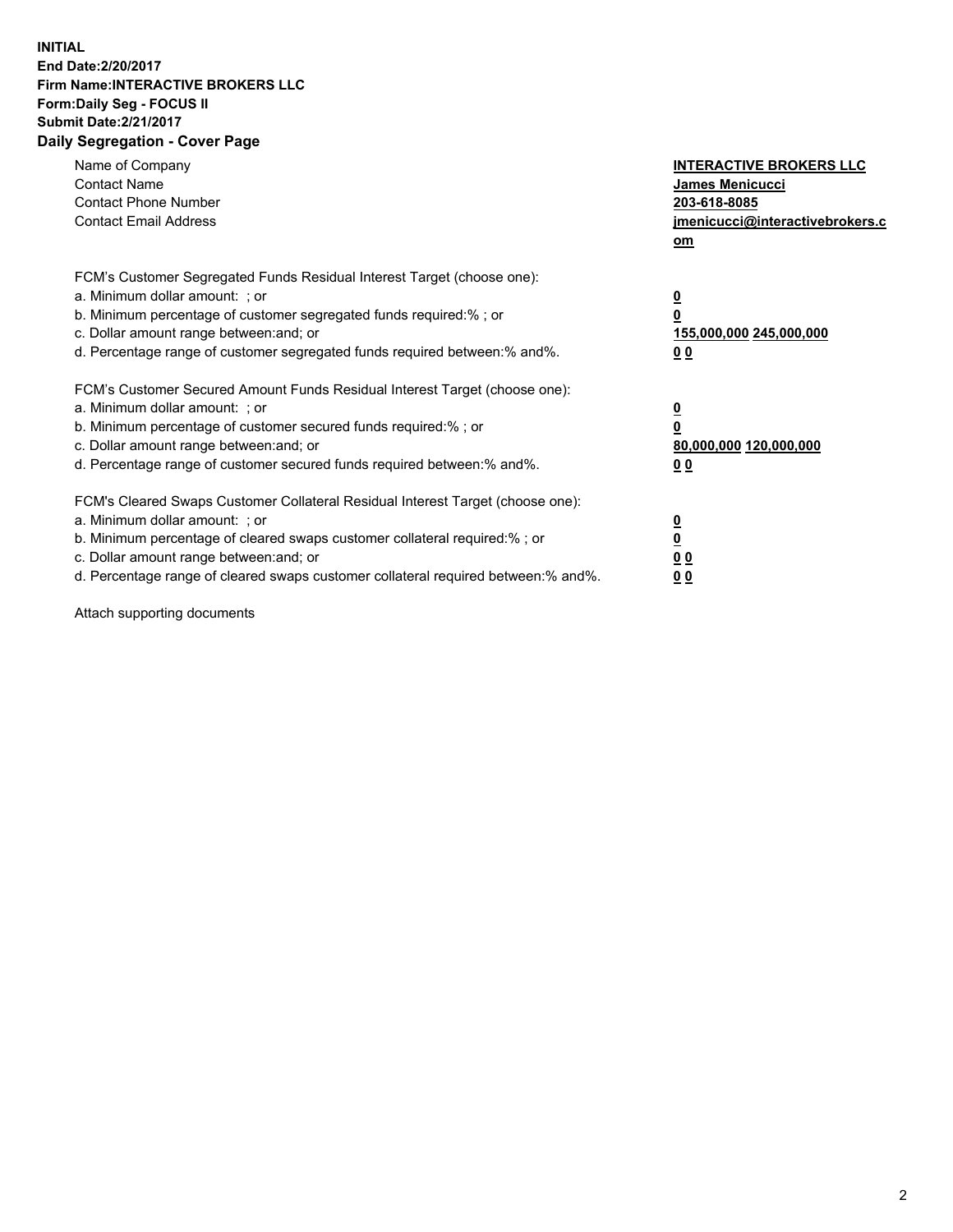## **INITIAL End Date:2/20/2017 Firm Name:INTERACTIVE BROKERS LLC Form:Daily Seg - FOCUS II Submit Date:2/21/2017 Daily Segregation - Secured Amounts**

|     | Foreign Futures and Foreign Options Secured Amounts                                         |                                  |
|-----|---------------------------------------------------------------------------------------------|----------------------------------|
|     | Amount required to be set aside pursuant to law, rule or regulation of a foreign            | $0$ [7305]                       |
|     | government or a rule of a self-regulatory organization authorized thereunder                |                                  |
| 1.  | Net ledger balance - Foreign Futures and Foreign Option Trading - All Customers             |                                  |
|     | A. Cash                                                                                     | 347,294,353 [7315]               |
|     | B. Securities (at market)                                                                   | $0$ [7317]                       |
| 2.  | Net unrealized profit (loss) in open futures contracts traded on a foreign board of trade   | 11,845,828 [7325]                |
| 3.  | Exchange traded options                                                                     |                                  |
|     | a. Market value of open option contracts purchased on a foreign board of trade              | 129,716 [7335]                   |
|     | b. Market value of open contracts granted (sold) on a foreign board of trade                | -32,310 [7337]                   |
| 4.  | Net equity (deficit) (add lines 1.2. and 3.)                                                | 359,237,587 [7345]               |
| 5.  | Account liquidating to a deficit and account with a debit balances - gross amount           | 67,373 [7351]                    |
|     | Less: amount offset by customer owned securities                                            | 0 [7352] 67,373 [7354]           |
| 6.  | Amount required to be set aside as the secured amount - Net Liquidating Equity              | 359,304,960 [7355]               |
|     | Method (add lines 4 and 5)                                                                  |                                  |
| 7.  | Greater of amount required to be set aside pursuant to foreign jurisdiction (above) or line | 359,304,960 [7360]               |
|     | 6.                                                                                          |                                  |
|     | FUNDS DEPOSITED IN SEPARATE REGULATION 30.7 ACCOUNTS                                        |                                  |
| 1.  | Cash in banks                                                                               |                                  |
|     | A. Banks located in the United States                                                       | $0$ [7500]                       |
|     |                                                                                             |                                  |
| 2.  | B. Other banks qualified under Regulation 30.7<br>Securities                                | 0 [7520] 0 [7530]                |
|     |                                                                                             |                                  |
|     | A. In safekeeping with banks located in the United States                                   | 400,623,710 [7540]               |
|     | B. In safekeeping with other banks qualified under Regulation 30.7                          | 0 [7560] 400,623,710 [7570]      |
| 3.  | Equities with registered futures commission merchants                                       |                                  |
|     | A. Cash                                                                                     | $0$ [7580]                       |
|     | <b>B.</b> Securities                                                                        | $0$ [7590]                       |
|     | C. Unrealized gain (loss) on open futures contracts                                         | $0$ [7600]                       |
|     | D. Value of long option contracts                                                           | $0$ [7610]                       |
|     | E. Value of short option contracts                                                          | 0 [7615] 0 [7620]                |
| 4.  | Amounts held by clearing organizations of foreign boards of trade                           |                                  |
|     | A. Cash                                                                                     | $0$ [7640]                       |
|     | <b>B.</b> Securities                                                                        | $0$ [7650]                       |
|     | C. Amount due to (from) clearing organization - daily variation                             | $0$ [7660]                       |
|     | D. Value of long option contracts                                                           | $0$ [7670]                       |
|     | E. Value of short option contracts                                                          | 0 [7675] 0 [7680]                |
| 5.  | Amounts held by members of foreign boards of trade                                          |                                  |
|     | A. Cash                                                                                     | 74,457,161 [7700]                |
|     | <b>B.</b> Securities                                                                        | $0$ [7710]                       |
|     | C. Unrealized gain (loss) on open futures contracts                                         | 2,799,244 [7720]                 |
|     | D. Value of long option contracts                                                           | 129,716 [7730]                   |
|     | E. Value of short option contracts                                                          | -32,310 [7735] 77,353,811 [7740] |
| 6.  | Amounts with other depositories designated by a foreign board of trade                      | $0$ [7760]                       |
| 7.  | Segregated funds on hand                                                                    | $0$ [7765]                       |
| 8.  | Total funds in separate section 30.7 accounts                                               | 477,977,521 [7770]               |
| 9.  | Excess (deficiency) Set Aside for Secured Amount (subtract line 7 Secured Statement         | 118,672,561 [7380]               |
|     | Page 1 from Line 8)                                                                         |                                  |
| 10. | Management Target Amount for Excess funds in separate section 30.7 accounts                 | 80,000,000 [7780]                |
| 11. | Excess (deficiency) funds in separate 30.7 accounts over (under) Management Target          | 38,672,561 [7785]                |
|     |                                                                                             |                                  |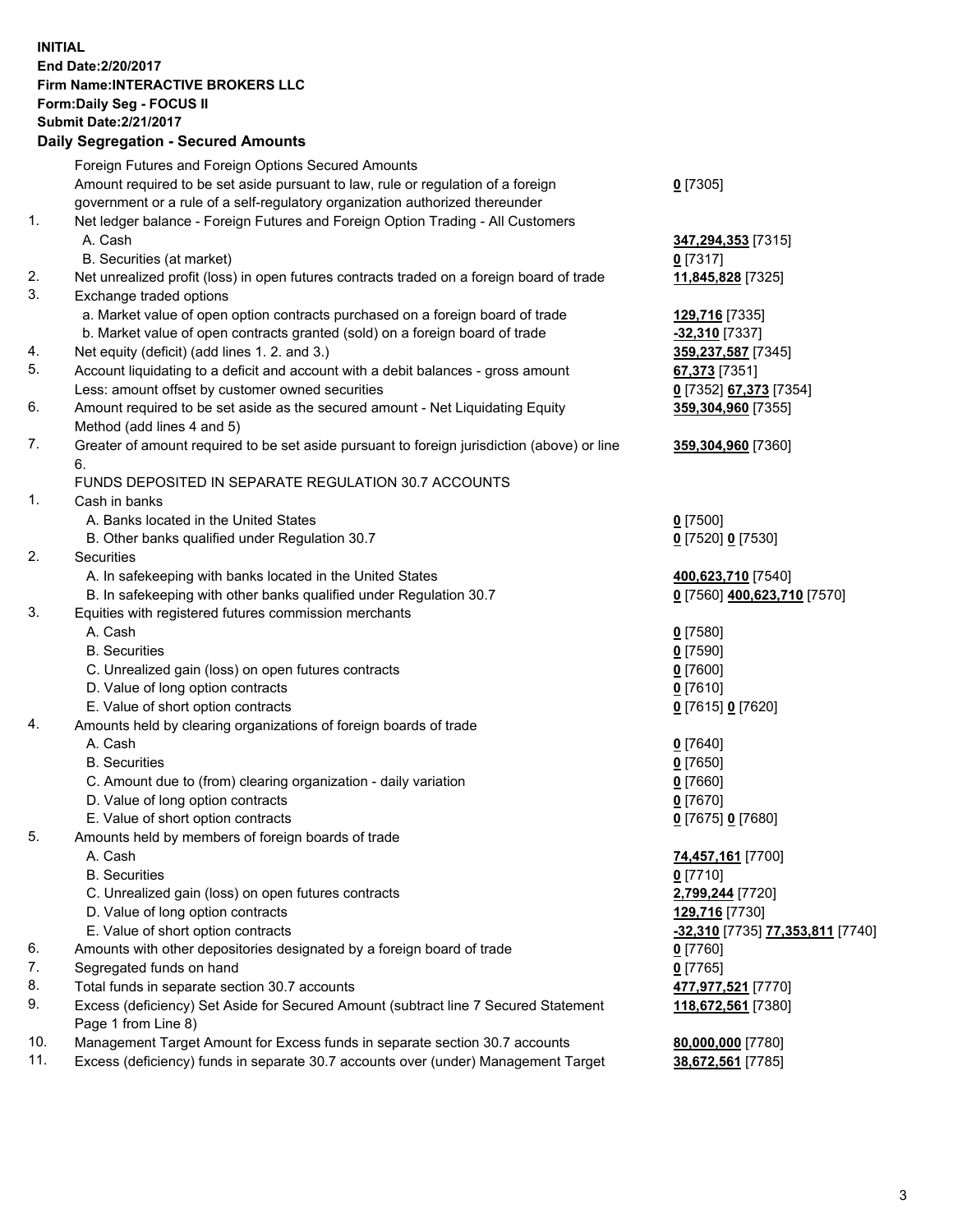**INITIAL End Date:2/20/2017 Firm Name:INTERACTIVE BROKERS LLC Form:Daily Seg - FOCUS II Submit Date:2/21/2017 Daily Segregation - Segregation Statement** SEGREGATION REQUIREMENTS(Section 4d(2) of the CEAct) 1. Net ledger balance A. Cash **3,369,917,554** [7010] B. Securities (at market) **0** [7020] 2. Net unrealized profit (loss) in open futures contracts traded on a contract market **-167,240,687** [7030] 3. Exchange traded options A. Add market value of open option contracts purchased on a contract market **110,997,447** [7032] B. Deduct market value of open option contracts granted (sold) on a contract market **-206,421,809** [7033] 4. Net equity (deficit) (add lines 1, 2 and 3) **3,107,252,505** [7040] 5. Accounts liquidating to a deficit and accounts with debit balances - gross amount **162,185** [7045] Less: amount offset by customer securities **0** [7047] **162,185** [7050] 6. Amount required to be segregated (add lines 4 and 5) **3,107,414,690** [7060] FUNDS IN SEGREGATED ACCOUNTS 7. Deposited in segregated funds bank accounts A. Cash **72,507,543** [7070] B. Securities representing investments of customers' funds (at market) **1,952,002,355** [7080] C. Securities held for particular customers or option customers in lieu of cash (at market) **0** [7090] 8. Margins on deposit with derivatives clearing organizations of contract markets A. Cash **19,924,392** [7100] B. Securities representing investments of customers' funds (at market) **1,413,243,506** [7110] C. Securities held for particular customers or option customers in lieu of cash (at market) **0** [7120] 9. Net settlement from (to) derivatives clearing organizations of contract markets **-18,915,221** [7130] 10. Exchange traded options A. Value of open long option contracts **110,994,013** [7132] B. Value of open short option contracts **-206,420,446** [7133] 11. Net equities with other FCMs A. Net liquidating equity **0** [7140] B. Securities representing investments of customers' funds (at market) **0** [7160] C. Securities held for particular customers or option customers in lieu of cash (at market) **0** [7170] 12. Segregated funds on hand **0** [7150] 13. Total amount in segregation (add lines 7 through 12) **3,343,336,142** [7180] 14. Excess (deficiency) funds in segregation (subtract line 6 from line 13) **235,921,452** [7190] 15. Management Target Amount for Excess funds in segregation **155,000,000** [7194] **80,921,452** [7198]

16. Excess (deficiency) funds in segregation over (under) Management Target Amount Excess